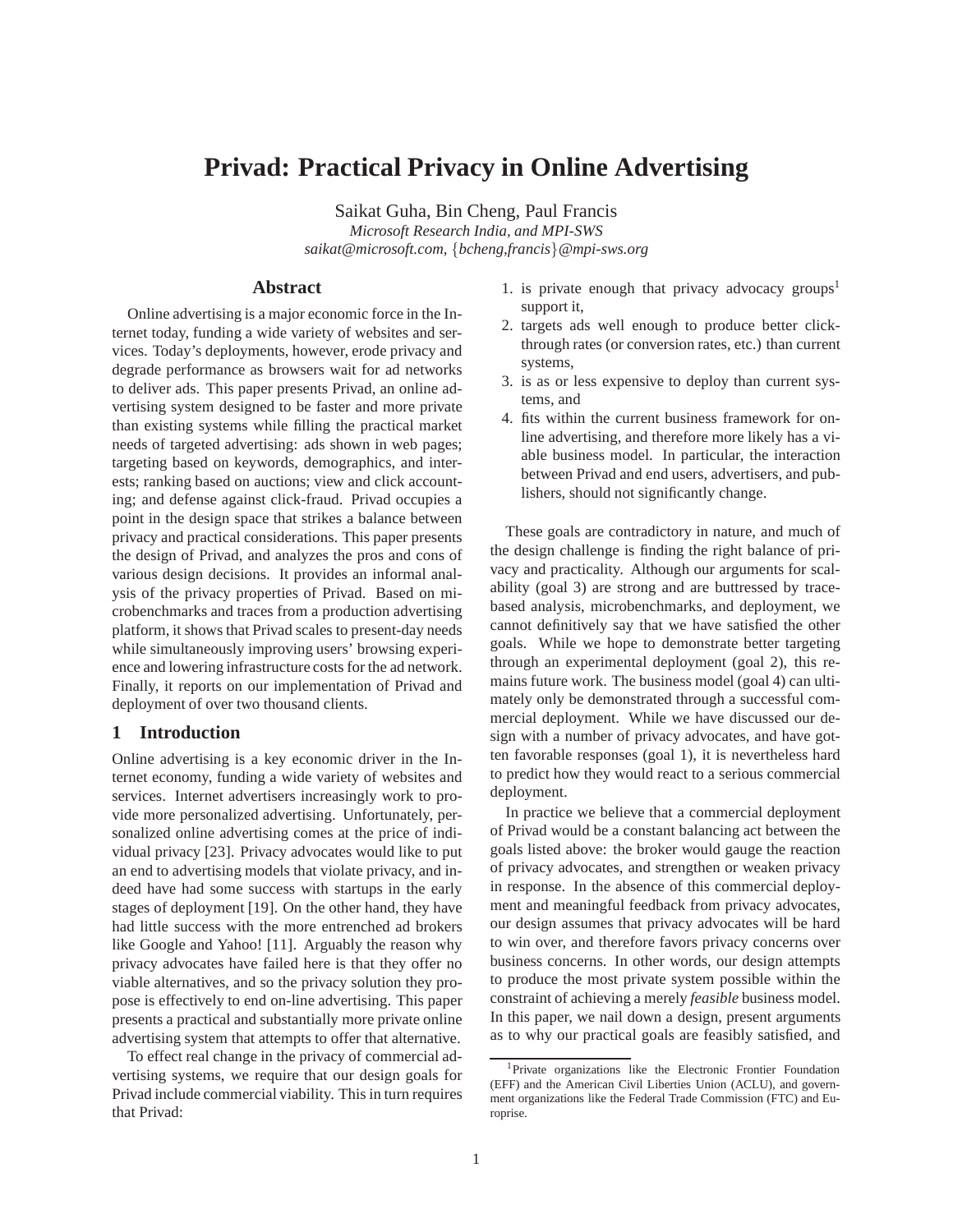describe the security and scalability properties that our design ultimately achieves.

Privad preserves privacy by maintaining user profiles on the user's computer instead of in the cloud. A small amount of information necessarily leaves the user's computer: coarse-grained classes of ads a user is interested in, the ads the user has viewed or clicked on and the websites that carried the ads, and the ranking of ads for auctions. This information, however, is handled in such a way that no party can link it back to the individual user, or link together multiple pieces of information about the same user. An anonymizing proxy hides the user's network address, while encryption prevents the proxy from learning any user information. A trusted open-source reference monitor at the user's computer prevents any Personally Identifying Information (PII) other than network address from leaving the computer.

By contrast, current advertising systems, such as Google and Yahoo!, are in a deep architectural sense not private: they gather information about users and store it within their data centers. These systems do not lend themselves to being audited by privacy advocates or regulators. Users are essentially required to completely trust these systems to not do anything bad with the information. This trust can easily be violated, as for instance in a confirmed case where a Google employee spied on the accounts of four underage teens for months before the company was notified of the abuses [4].

Privad is considerably more private than current systems (though admittedly this is a low bar; we believe that privacy advocates will hold us to a much higher standard). Privad does not, for instance, require trust in any single organization. Additionally, Privad is designed to be auditable by third-parties. Most of this auditing is automatic, through the use of a simple reference monitor in the client. While Privad makes it much harder for an organization to gather private user information, Privad's privacy protocols are not bullet-proof (for instance with respect to collusion and covert channels), and so Privad allows the use of human-assisted or learning-based monitoring to detect misbehavior at the semantic level.

The anonymizing proxy (called *dealer*) is a significant change to the current business framework (goal 4). The dealer is run by an untrusted third-party organization, e.g. datacenter operators. We discuss in later sections the justification behind the dealer model, auditing mechanisms, and the feasibility of providing the service. We estimate the dealer's operating cost at around a cent per user per year (Section 4). This can easily be met with funding from privacy-advocates or levies on brokers.

The other significant change is client software on the users' computers. A key challenge, then, is incentivising deployment of this client software. Privad is not aimed for users that disable ads altogether. For users



**Figure 1:** The Privad architecture

that do view and occasionally click ads, deploying requires first that Privad not degrade user experience in any way. We can ensure this by only showing ads in the same ad boxes that are common today (unlike previous adware, which employed disruptive advertising). Second, especially early on there must be some positive incentive for users to install it. This could be done through bundling other useful software, shopping discounts, or other incentives. Finally, it requires that privacy advocates endorse Privad. This at least prevents anti-virus software from actively removing the Privad client. Ideally, it even leads to privacy-conscious browser vendors (e.g. Firefox), anti-virus companies, or operating systems installing it by default.

The contributions of this paper are as follows: it presents a complete *practical* private advertising system. It describes the design of Privad, presents a feasibility study, and contributes a security analysis including both privacy and click-fraud aspects. It also gives a performance evaluation of our complete proofof-concept implementation and pilot deployment of over two thousand users. Overall, Privad represents an argument that highly-targeted practical online advertising and good user-privacy are not mutually exclusive.

## **2 Privad Overview**

There are six components in Privad: client software, client reference monitor, publisher, advertiser, broker, and dealer (see Figure 1). Publisher, advertiser, and broker all have analogs in today's advertising model, and play the same basic business roles. *Users* visit *publisher* webpages. *Advertisers* wish their ads to be shown to users on those webpages. The *broker* (e.g. Google) brings together advertisers, publishers, and users. For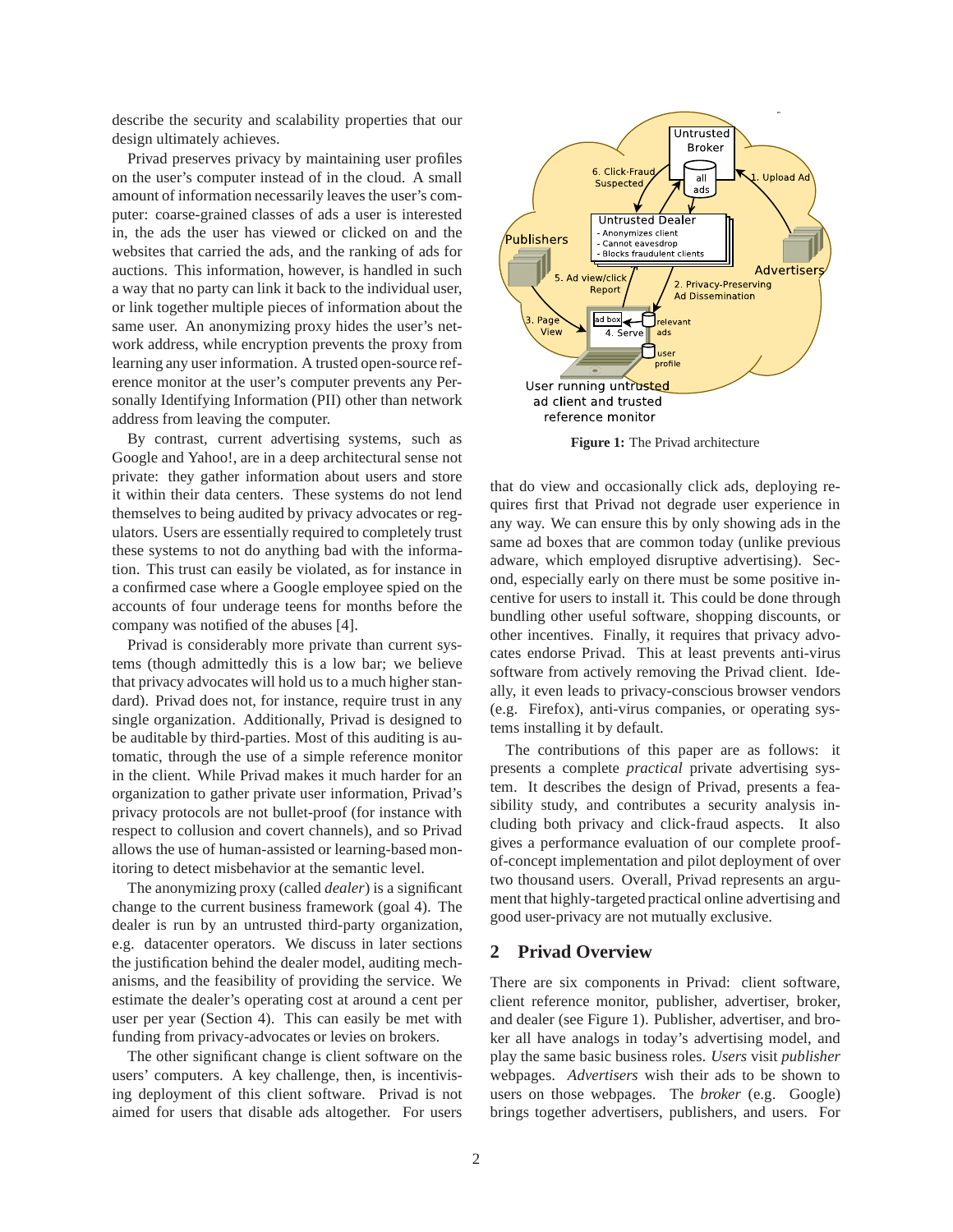each ad viewed or clicked, the advertiser pays the broker, and the broker pays the publisher.

There are three new key components for privacy in Privad. First, the task of profiling the user is done at the user's computer rather than at the broker. This is done by *client* software running on the user's computer. Second, all communication between the client and the broker is proxied anonymously by a kind of proxy called the *dealer*. The dealer also coordinates with the broker (using a protocol that protects user privacy) to identify and block clients participating in click-fraud. Finally, a thin trusted *reference monitor* between the client and the network ensures that the client conforms to the Privad protocol and provides a hook for auditing the client software. Encryption is used to prevent the dealer from seeing the contents of messages that pass between the client and the broker. The dealer prevents the broker from learning the client's identity or from linking separate messages from the same client.

At a high level, the operation of Privad goes as follows. The client software monitors user activity (for instance webpages seen by the user, personal information the user inputs into social networking sites, possibly even the contents of emails or chat sessions, and so on) and creates a user *profile* which contains a set of user *attributes*. These attributes consist of short-term and longterm *interests* and *demographics*. Interests include products or services like sports.tennis.racket or outdoor.lawncare. Demographics include things like gender, age, salary, and location.

Advertisers submit ads to the broker, including the amount bid and the set of interests and demographics targeted by each ad. The client requests ads from the broker by anonymously subscribing to a broad interest category combined with a few broad non-sensitive demographics (gender, language, region). The broker transmits a set of ads matching that interest and demographics. These ads cover all other demographics and fine-grained locations within the region, and so are a superset of the ads that will ultimately be shown to the user. The client locally filters and caches these ads. If the user has multiple interests, there is a separate subscription for each interest, and privacy mechanisms prevent the broker from linking the separate subscriptions to the same user.

Ad auctions determine which ads are shown to the user and in what order. The ranking function, identical to the one used in industry today, uses in addition to the bid information, both user and global modifiers. User modifiers are based on things like how well the targeting information matches the user, and the user's past interest in similar ads. Global modifiers are based on the aggregate click-through-rate (CTR) observed for the ad, the quality of the advertiser webpage, etc.



**Figure 2:** The Client framework

When the user browses a website that provides ad space, or runs an application like a game that includes ad space, the client selects an ad from the local cache and displays it in the ad space. A report of this *view* is anonymously transmitted to the broker via the dealer. If the user clicks on the ad, a report of this *click* is likewise anonymously transmitted to the broker. These reports identify the ad and the publisher on who's webpage or application the ad was shown. Privacy mechanisms prevent multiple reports from the same user from being linked together by the broker. The broker uses these reports to bill advertisers and pay publishers.

Unscrupulous users or compromised clients may launch click-fraud attacks on publishers, advertisers, or brokers. Both the broker and dealer are involved in detecting and mitigating these attacks (Section 3.4). When the broker detects an attack, it indicates to the dealer which reports relate to the attack. The dealer then traces these back to the clients responsible, and suppresses further reports from attacking clients, mitigating the attack.

Users, or privacy advocates operating on behalf of users, must be able to convince themselves that the client cannot *undetectably* leak private information. While having a trusted third-party write the client software might appear at first glance to be an option, it doesn't solve the problem — a trusted client simply moves the trust users place on brokers today to the third-party. At the same time, it requires brokers to make their trade-secret profiling algorithms known to the third party, and to parties auditing the client. Instead, Privad places a thin trusted reference monitor between the client and the network giving users and privacy advocates a hook to detect privacy violations (Section 3.5). It treats the client in a black-box manner (Figure 2), allowing the broker to use existing technological and legal frameworks for protecting tradesecret code. The reference monitor itself is simple, open source, and open to validation so its correctness can be verified, and can therefore be trusted by the user.

Note that Figure 1 does not portray the interaction that takes place between client and advertiser *after* an ad is clicked. For the purpose of this paper, we assume that a click brings the client directly to the advertiser as is the case today. We realize that this is a problem, because the finer-grained targeting of Privad gives unscrupulous ad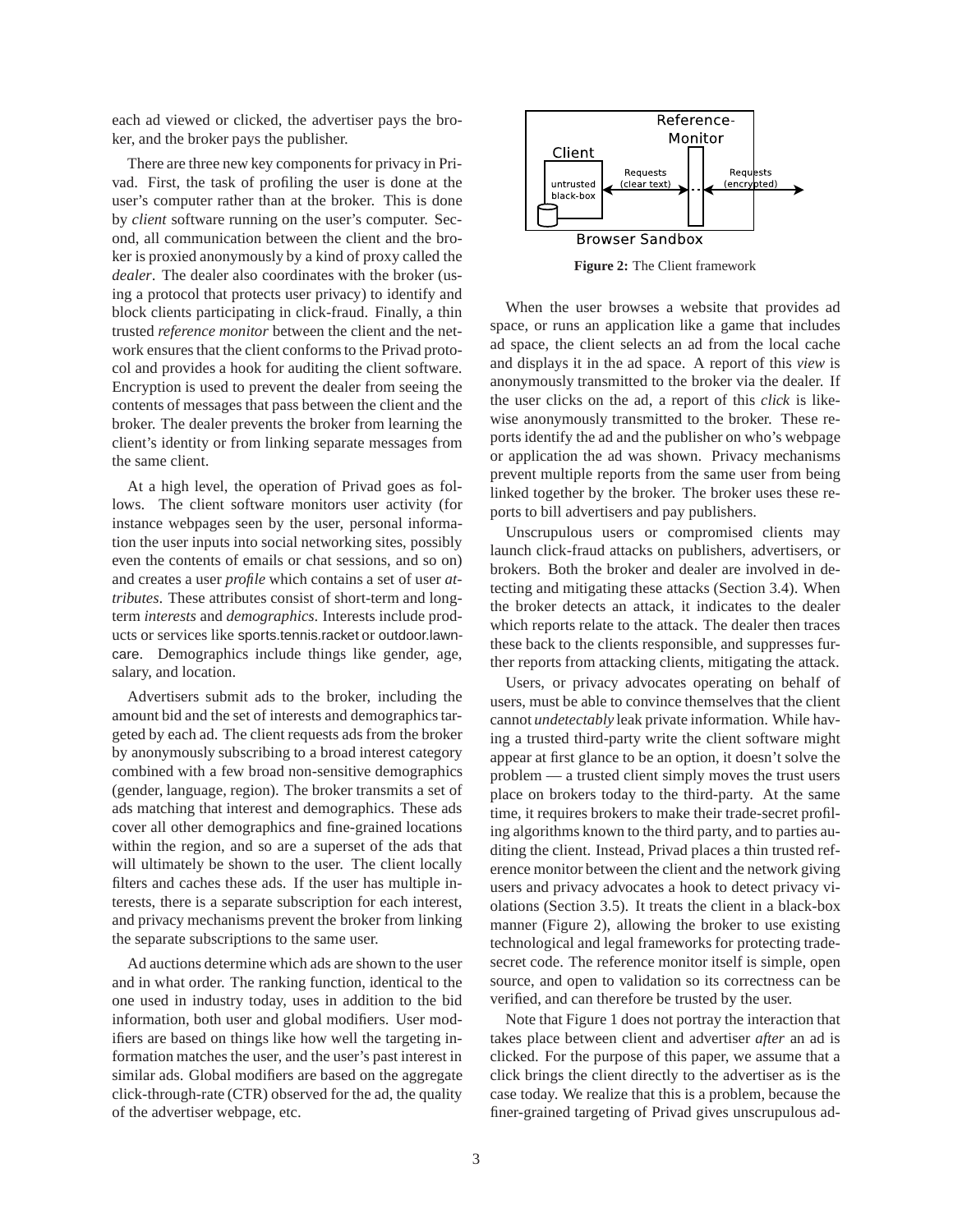vertisers more information than they get today. The Privad architecture leaves open the possibility of privately proxying the post-click session between client and advertiser, and even protecting the client from inadvertently releasing sensitive information. Because of space limitations, we do not further discuss this option, and only consider protecting the user from the broker and dealer. Privad does not modify today's relationship between client and publisher.

## **3 Privad Details**

This section provides details on ad dissemination, ad auctions, view/click reporting, click-fraud defense and the reference monitor. It also puts forth some of the rationale for our design decisions. These details represent a snapshot of our current thinking. While ad dissemination, reporting, and reference monitor are quite stable, the click-fraud defense, and auctions may easily evolve as we do more analysis and testing. We present them here so as to present a complete argument for Privad's viability.

## **3.1 Ad Dissemination**

The most privacy-preserving way to disseminate ads would be for the broker to transmit all ads to all clients. In this way, the broker would learn nothing about the clients. In [13], we measured Google search ads and concluded that there are too many ads and too much *ad churn* for this kind of broadcast to be practical. We observed that the number of impressions for ads is highly skewed: a small fraction of ads (10%) garner a disproportionate fraction of impressions (80%). Furthermore, this 10% of ads tend to be more broadly targeted and therefore of interest to many users. It may therefore be cost effective to disseminate only this small fraction of ads to all users, for instance using a BitTorrent-like mechanism. For the remaining 90%, however, a different approach is needed. We therefore design a privacy-preserving pub-sub mechanism between the broker and client to disseminate ads.

The pub-sub protocol (Figure 3) consists of a client's request to join a *channel* (defined below), followed by the broker serving a stream of ads to the client.

Each channel is defined by a single interest attribute and limited non-sensitive broad demographic attributes, for instance wide geographic region, gender, and language. The purpose of the additional demographics is to help scale the pub-sub system: limiting an interest by region or language greatly reduces the number of ads that need to be sent over a given channel while still maintaining a large number of users in that channel (in the  $k$ -anonymity sense). Channels are defined by the broker. The complete set of channels is known to all clients, for instance by having dealers host a copy (signed by



**Figure 3:** Message exchange for pub-sub ad dissemination.  $E_x(M)$  represents the encryption of message M under key x.  $B$  is the public key of the broker.  $C$  is a symmetric key generated by the client for only this subscription.

the broker). A client joins a channel when its profile attributes match those of the channel.

The join request is encrypted with the broker's public key  $(B)$  and transmitted to the dealer. The request contains the pub-sub channel (chan), and a per-subscription symmetric key  $(C)$  generated by the client and used by the broker to encrypt the stream of ads sent to the client. The dealer generates for each subscription a unique (random) request ID  $(Rid)$ . It stores a mapping between  $Rid$ and the client, and appends the Rid to the message forwarded to the broker. The broker attaches the Rid with ads published, which the dealer uses to lookup the intended client to forward the ads to.

The broker determines which ads should be sent and for how long they should be cached at the client. For instance, the broker stops sending ads for an advertiser when the advertiser nears his budget limit. Note that not all ads transmitted are appropriate for the user, and so may not be displayed to the user. For instance, an ad may be targeted towards a married person, while the user is single. Because the subscription does not specify marital status, the broker sends all ads independent of marital status or other targeting, and the client filters out those that do not match. Over time, the broker can estimate the number of ads that must be sent out for a particular advertiser to generate a target number of views and clicks.

## **3.2 Ad Auctions**

Auctions determine which ads are shown to the user and in what order. For the advertiser, the auction provides a fair marketplace where the advertiser can influence the frequency and position of its ads through its bids. The broker additionally wants to maximize revenue, primarily by maximizing click-through rates (CTR). This is because most of today's advertising systems charge advertisers for clicks, not views. The broker also wants to minimize auction churn, generally by using a second-price auction [8]. A second-price auction is one whereby the bidder pays not the amount he bid, but the amount bid by the next lower bidder. This prevents the bidder from having to frequently change its bid in an attempt to probe for the bid value one unit higher than the next lower bidder.

Compared to today's brokers, which have full information about the system and can decide exactly which ads are shown where, in Privad both the client and the broker influence which ads are shown. This changes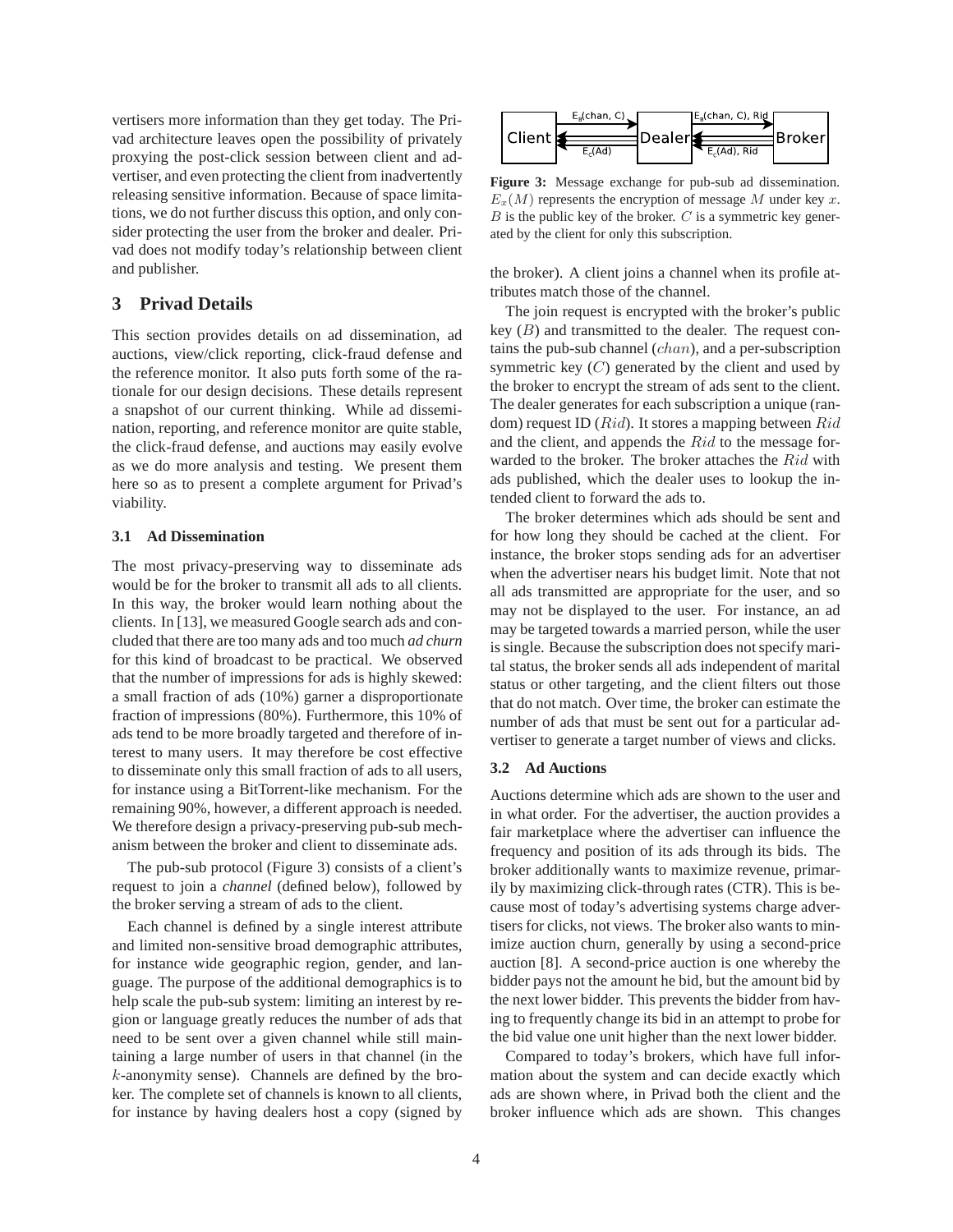

**Figure 4:** Industry-standard GSP Auction. Client annotates ads (across all channels) with quality of match, or random number if the ad doesn't match the user. Dealer mixes annotations from multiple clients. Broker ranks ads by bid, global click-through rate, advertiser quality, and match quality, and annotates the result with opaque bid information. Dealer slices auction result by client. Client filters out non-matching ads. Client reports encrypted second-price bid on click.

many aspects of the auction: for instance when the auction is run, over what set of ads, and the criteria by which second price is decided. The design space for Privad auctions is very large, and its complete exploration is a topic of further study. Nevertheless we describe two proof-ofconcept auctions here.

A simple auction from this design space goes as follows. The broker periodically runs the auction over the set of ads targeted to a given pub-sub interest channel, producing a ranked set of ads. The ranking is preserved when ads are sent to clients. Clients filter out nonmatching ads, slightly modify the ranking according to the quality of the demographic match for each ad, and show ads to users based on the modified ranking. When the broker receives a click report, it uses its original ranking to select the second price.

This auction is clearly different from Google's GSP auction [8]. For instance, with GSP, the auction is run when the browser requests a set of ads, and the second price is based on the ad below the clicked ad on the actual web page. We cannot necessarily say that our simple auction is worse than or better than GSP—this is a complex question and depends on, among other things, the evaluation criteria. As a demonstration of commercial viability, however, we now present a more complex auction that is identical to the industry-standard GSP auction mechanism.

In this second approach (Figure 4), the broker conducts the auction in a separate exchange. First, ads are sent to clients using pub-sub as originally described. The broker attaches a unique instance ID  $(Iid)$  to each copy of the ad published (not shown in figure). For each ad, the client computes a coarse score  $(U)$ , typically between 1 and 5, as follows: for ads that match the user, the score reflects the quality of match with 5 signifying the best possible match. For ads that don't match the user, the score is a random number. To rank ads, the client sends  $(Iid, U)$  tuples for all ads in the client's database to the dealer. The dealer aggregates and mixes tuples for different clients before forwarding them to the broker. The broker ranks all the ads in the message. The ranking is based on both global and user modifiers (e.g. bids, CTR, advertiser quality, and client score). Note the ranked result contains all ads from the same client in the correct order, interspersed with ads for other clients (also in their correct order). The broker returns this ranked list to the dealer. The dealer uses the *Iid* to slice the list by client and forwards each slice to the appropriate client. The client discards the ads that do not match the user, and stores the rest in ranked order.

To obtain the GSP second price, the broker encrypts the bid information with a symmetric key  $(K)$  known only to the broker and sends it along with the ad. When a set of ads are chosen to be shown to the user, the client pairs up the encrypted bid information for ad  $n + 1$  with that of ad  $n$ . This encrypted bid pair is sent as part of the click report, which the broker decrypts to determine what the advertiser should be charged.

# **3.3 View/Click Reporting**

Ad views and clicks, as well as other ad-initiated user activity (purchase, registration, etc.) needs to be reported to the broker. The protocol for reporting ad events (Figure 5) is straightforward. The report containing the ad ID  $(Aid)$ , publisher ID  $(Pid)$ , and type of event (view, click, etc.) is encrypted with the broker's public-key and sent through the dealer to the broker. The dealer attaches a unique (random) request ID  $(Rid)$  and stores a mapping between the request ID and the client, which it uses later to trace suspected click-fraud reports in a privacypreserving manner.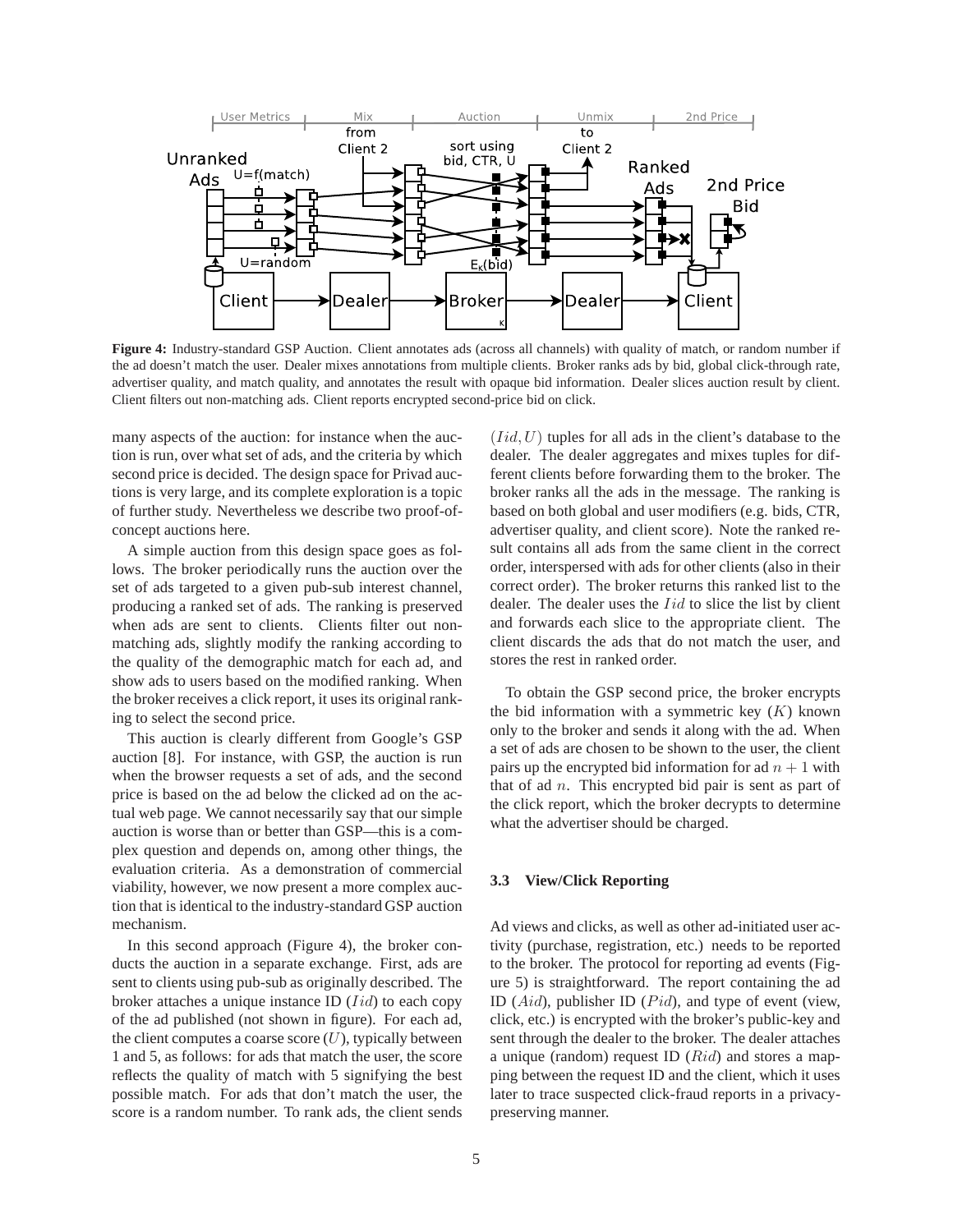

**Figure 5:** Message exchange for view/click reporting and blocking click-fraud.  $B$  is the public key of the broker.  $Aid$ identifies the ad. Pid identifies publisher website or application where the ad was shown. For second-price auctions, the opaque auction result is included. Rid uniquely identifies the report at the dealer.

## **3.4 Click-Fraud Defense**

Click-fraud consists of users or bots clicking on ads for the purpose of attacking one or more parts of the system. It may be used to drive up a given advertiser's costs, or to drive up the revenue of a publisher. It can also be used to drive up the click-through-ratio of an advertiser so that that advertiser is more likely to win auctions.

Generally speaking, privacy makes click-fraud more challenging because clients are hidden from the broker. Privad addresses this challenge through an explicit privacy-preserving protocol between broker and dealer. Both the broker and dealer participate in detecting and blocking click-fraud; the dealer by measuring view and click volumes from clients, the broker by looking at overall click behavior for advertisers and publishers.

Blocking a fraudulent client once an attack is detected is straightforward. When a publisher or advertiser is under attack, the broker tells the dealer which report IDs are suspected as being involved in click-fraud. The dealer traces the report ID back to the client, and if the client is implicated more than some set threshold, subsequent reports from that client are blocked.

As with today's ad networks, there is no silver bullet for detecting click-fraud. And like ad networks today, the approach we take is *defense in depth* — a number of overlapping detection mechanisms (described below) operate in parallel; each detection mechanism can be fooled with some effort; but together, they raise the bar.

**Per-User Thresholds.** The dealer tracks the number of subscriptions, and the rates of view/click reports for each client (identified by their IP address). Clients that exceed thresholds set by the broker are flagged as suspicious. The broker may provide a list of NATed networks or public proxies so higher thresholds may apply to them.

**Blacklist.** Dealers flag clients on public blacklists, such as lists maintained by anti-virus vendors or network telescope operators that track IP addresses participating in a botnet. Dealers additionally share a blacklist of clients blocked at other dealers.

**Honeyfarms.** The broker operates honeyfarms that are vulnerable to botnet infection. Once infected, the broker can directly track which publishers or advertisers are under attack. When a report matching the attack signature is received, the broker asks the dealer to flag the originating client as suspicious.

**Historical Statistics.** The dealer and broker maintains respectively a number of per-client, and per-publisher and per-advertiser statistics including volume of view reports, and click-through rates. Any sudden increase in these statistics cause clients generating the reports to be flagged as suspicious.

**Premium Clicks.** Based on the insight behind [21], a user's purchase activity is used as an indication of honest behavior. Clicks from honest users command higher revenues. The broker informs the dealer which reports are purchases. The dealer flags the origin client as "premium" for some period of time, and attaches a single "premium bit" to subsequent reports from these clients.

**Bait Ads.** An approach we are actively investigating is something we term "bait ads" (similar to [14]), which can loosely be described as a cross between CAPTCHAs and the invisible-link approach to robot detection [27]. Basically, bait ads contain the targeting information of one ad, but the content (graphics, flash animation) of a completely different ad. For instance, a bait ad may advertise "dog collars" to "cat lovers". The broker expects a very small number of such ads to be clicked by humans. A bot clicking on ads, however, would unwittingly trigger the bait. It is hard for a bot to detect bait, which for image ads amounts to solving semantic CAPTCHAs (e.g. [9]). Bait ads are published by the broker just like normal ads. When a click for a bait ad is reported, the broker informs the dealer, which flags the client as potentially suspicious.

These mechanisms operate in concert as follows: peruser thresholds force the attacker to use a botnet. Honeyfarms help discover botnets, and blacklists limit the amount of time individual bots are of use to the attacker. Historical statistics block high-intensity attacks, instead forcing the attacker to gradually mount the attack, which buys additional time for honeyfarms and blacklists to kick in before significant financial damage is caused. At the same time, bait ads disseminated proactively can detect low volume attacks due to the strong signal generated by a relatively small number of clicks, while disseminated reactively, bait ads can reduce false positives. And finally, premium ads, by forcing the attacker to spend money to acquire and maintain "premium" status for each bot, apply significant economic pressure, which is magnified by bots being blacklisted.

Overall these mechanisms have the effect of more-orless putting Privad back on an even footing with current ad networks as far as click-fraud is concerned.

#### **3.5 Reference Monitor**

The reference monitor has six functions geared towards making it difficult for the black-box client to leak pri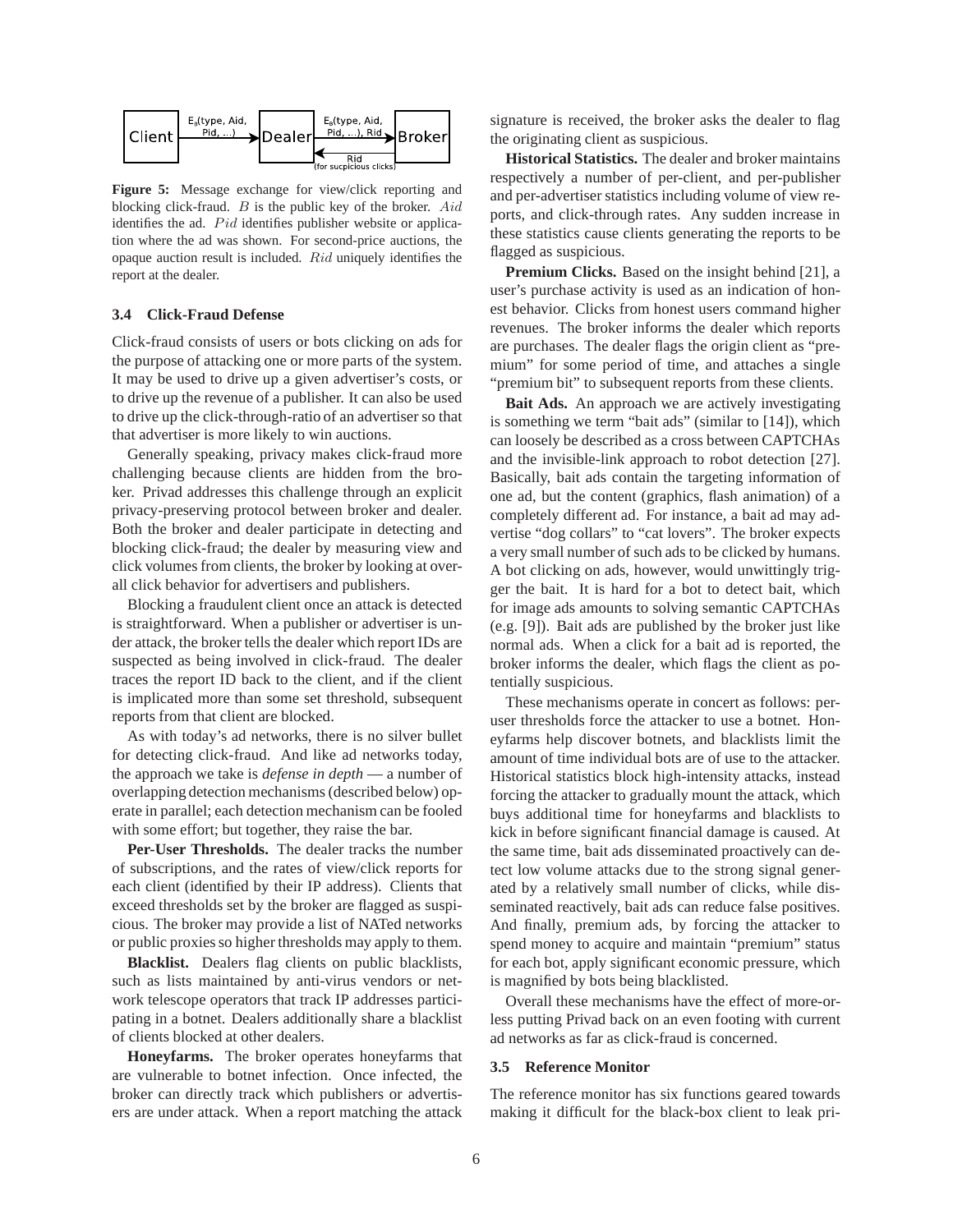vate information. We model the reference monitor on Google's Native Client (NaCl) sandbox [34] that allows running untrusted native code within a browser. As with NaCl, the sandbox presents a highly narrow and hardened API to untrusted code, and is itself open to validation by security experts and privacy advocates.

The reference monitor is hardened in at least the five following ways. First, the reference monitor validates that all messages in and out of the client follow Privad protocols. For this, the client is operated in a sandbox such that all network communication must go through the reference monitor in the clear (Figure 2). Second, it is the monitor that encrypts outbound messages from the client (and decrypts inbound messages). Third, the monitor is the source of all randomness in messages (e.g. session keys, randomized padding for encryption etc.). Fourth, the monitor may additionally provide cover traffic or introduce noise to protect user privacy in certain Privad operations. Fifth, the monitor arbitrarily delays messages or adds jitter to disrupt certain timing attacks.

Technological means for disrupting covert channels is, of course, not enough since the client may attempt to leak information through semantic means. For instance, the client might send lima-beans when it really means nohealth-insurance. The sixth and final function of the reference monitor is therefore to provide an auditing hook, which can be used for instance to interpose a human-inthe-loop. Interested users may occasionally inspect messages for accuracy, and/or privacy advocates may set up honeyfarm clients, train them with specific profiles, and monitor them for inconsistent behavior using automated techniques presented in [12].

#### **3.6 User Profiling**

Even though the client is ultimately in charge of profiling the user, it can nevertheless leverage existing cloud-based crawlers and profilers through a privacypreserving query mechanism. At a high level the query protocol is similar to the pub-sub protocol (Figure 3) operating as a single request-response pair; the request contains the website URL and the response contains profile attributes. Beyond this, the client can locally scrape and classify pages, incorporate social feedback, or even allow publisher websites to explicitly influence the profile. Overall, the user profiling options in Privad *adds to* existing cloud-based algorithms while preserving privacy, and therefore has the potential to target ads better than existing systems.

## **4 Feasibility**

To validate the basic feasibility of Privad, we estimate worst-case network and storage overhead based on a trace of ads delivered by Microsoft's advertising platform (processing overhead is measured in Section 6).

Network and storage overhead at the client is due primarily to pub-sub ad dissemination. We use a trace of Bing search ads to determine an expected number of channels per client and ads per channel. We make the pessimistic assumption that all ads associated with a channel are transmitted to all subscriptions for that channel. We expect to be far more efficient than this in practice, since we can design our pub-sub service so that clients receive only fractionally more ads than necessary to fill their ad boxes (subject to k-anonymity and advertiser budget constraints). Summarizing our results, assuming compression and a 1MB local cache, we estimate the client will download less than 100kB per day on average (worst case: 20MB cache, 1.25MB daily download: less than a typical MP3 song). Even adjusting for the fact that our trace represents a good fraction, but a fraction nevertheless, of the search advertising market, and doesn't include contextual advertising, this load poses little concern.

We arrive at these estimates as follows: The Bing trace we used (for over 2M users in the USA sampled on Sep. 1, 2010) classifies users and ads into 128 interest categories. On average, each user is mapped to 2 interest categories on a given day (9 categories in the  $99<sup>th</sup>$  percentile case). Using 2–4 coarse-grained geographic regions per state, we obtain several tens of thousand distinct interestregion-gender Privad channels. Remapping Bing ads to these channels results, on average, in slightly less than 2K ads for each channel (10K in the  $99^{th}$  percentile); note, an ad may be mapped to multiple channels. Each ad is roughly 250 bytes of text including the URL. This results in an average unoptimized daily download size of around 1MB (and less than 25MB in the worst case). Compressing ad content (in bulk) reduces download size by a factor of 10.

Of these, only the subset matching the user's other demographic attributes need to be stored in the client's local cache. Using the Bing trace's age-group classification alone, we get a factor of 5 reduction in storage. Occupation, education, marital-status etc. may further reduce storage requirements but we lack data to estimate these. Cached ad data can then be used to further reduce client network traffic. This requires a slight modification to the pub-sub protocol to periodically transfer a bitmap of active/inactive ads on the channel. Based on two weeks of trace data, we find that 54% of ads on a channel were seen the previous day (and around 70% within the previous 4 days; there is little added benefit for caching beyond 4 days). Thus with a warmed up 1MB cache, the client needs to download on average 100kB (1.25MB worst case) of compressed ad content plus a few tens of kilobytes of periodic bitmap data per day. Privad does not change the number of ads viewed by the user; based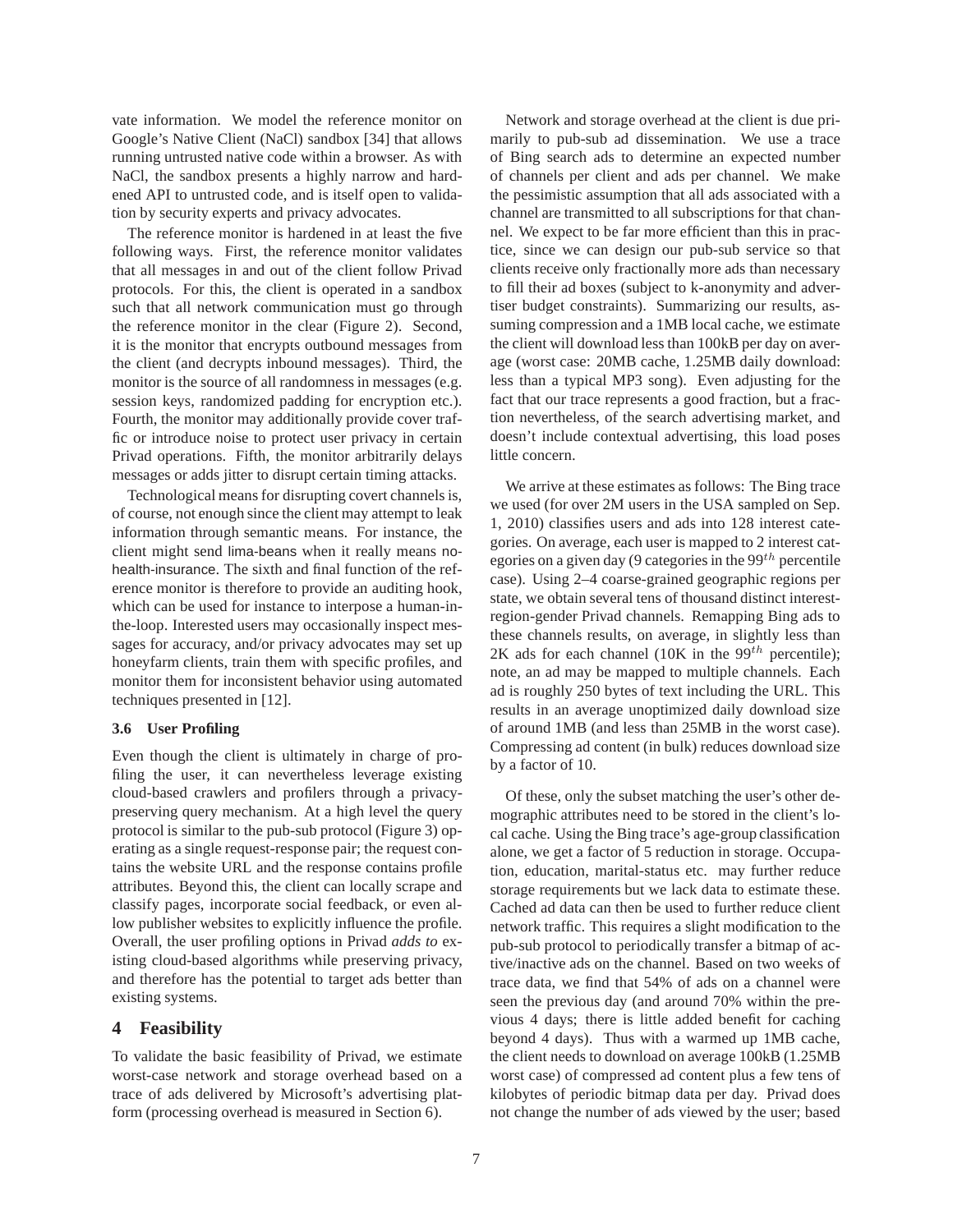on the Bing trace we estimate the client's upload traffic will be less than 20 kB per day on average.

Consequently, we estimate the broker will send around 100kB and receive around 20kB per client per day, while the dealer acting as a proxy will send (and receive) around 120kB per client per day. While broker network overhead is more than today, the Privad broker trades-off network for lower processing overhead. There is, however, no simple comparison of Privad broker processing overhead with that of existing systems. Todays systems are *synchronous*: they request a small number of ads frequently, and ad selection plus auction plus ad delivery must occur in milliseconds. Privad is *asynchronous*: a large number of ads are requested infrequently, and these do not have to be delivered immediately (overhead quantified in Section 6). Thus comparing overall broker costs depends, among other factors, on the reduction in broker processing overhead and corresponding reduction in datacenter provisioning costs, versus bandwidth costs. As for the dealer, the network overhead works out to less than 88MB per user per year. Assuming the dealer leases datacenter resources at market prices, this amounts to less than \$0.01 per user per year (based on current Amazon EC2 pricing [2]).

## **5 Implementation and Pilot Deployment**

We have implemented the full Privad system and deployed it on a small scale. The system comprises a client implemented as a 210KB addon for the Firefox web browser, a dealer, and a broker. Out of the 11K total lines of code, the dealer consists of only 700 lines well within limits of what can be manually audited.

We have deployed Privad with a small group of users comprised primarily of 2083 volunteers<sup>2</sup> we recruited using Amazon's Mechanical Turk service [1]. The primary purpose of the deployment is to convince ourselves that Privad represents a complete system. To this end the deployment exercises all aspects of Privad including user profiling (by scraping the user's Facebook profile and Google Ad Preferences), pub-sub ad dissemination, GSP auctions, view/click reporting, and basic click-fraud defense. For test ad data we scrape and re-publish Google ads through our system; since we lack targeting information for these ads, we target randomly. The system has been in continuous operation since Jan 1, 2010, with over 271K ads viewed and 238 ads clicked as of Jan 6, 2011.

The primary implementation challenge is the effort required to scrape webpages for profiling purposes. Facebook's and Google's layout changed on multiple occasions during our deployment, which required us to update the client code (using the addon's autoupdate mechanism). We are presently working on a higher-level language (and interpreter) for scraping webpages that will allow us to react more quickly to website changes.

## **6 Experimental Evaluation**

We use microbenchmarks to evaluate our system at scale.

**Broker:** We benchmark first the performance of subscribe and report messages at the broker since they involve public-key operations. Without optimizations, as expected, performance is bottlenecked by RSA decryptions. While crypto optimizations could be offloaded to hardware [18], since the broker is in any event untrusted, we additionally have the option of offloading to idle (untrusted) clients in the system (without impacting privacy guarantees). With this optimization, the broker needs only perform symmetric-key (AES) and hashing (SHA1) operations, which can be done at line speed using dedicated hardware [22]. Our software-based implementation achieved a throughput of 6K subscribe and report requests per second (on a single core of a 3GHz workstation), can publish 8.5K ads per second, and perform around 30K auctions per second. We note that request throughput in our broker is in the same ballpark as production systems today (based on the traces mentioned earlier); although this is somewhat of an applesto-oranges comparison since brokers in Privad are much simpler.

In all cases the measured performance did not depend on the number of subscriptions or unique ads since all lookups at the broker are  $\mathcal{O}(1)$ ; all runtime state (subscriptions, ads) is cached in memory and backed by persistent storage. The broker is designed with no shared state so it can trivially scale out to multiple cores.

**Dealer:** Our dealer can forward 15K requests per second (on the same hardware) in both directions, which is sufficient for handling nearly 200K online clients (based on request rates from our deployment). The bottleneck is due to client-side polling which arises from implementing Privad's asynchronous protocols on top of a requestresponse based transport (HTTP). With the emerging WebSockets standard [16], we believe we can eliminate this polling and support well over a million clients per dealer core.

**Client:** Finally we focus on how Privad improves a user's web browsing experience by eliminating network round-trips in the critical path of rendering webpages. Figure 6 compares Privad performance to existing ad networks. The figure compares the delay added for both populating ad boxes (on the 20 most popular sites as ranked by Alexa), and for completing the redirect to the advertiser webpage after a click. For Privad, we measured the time taken to populate ad boxes as we

<sup>2</sup>Users were offered an average one-time reward of \$0.40 (for the 1 minute it took on average to install the addon) with mechanisms in place to prevent cheating. While users were required to leave the addon installed for at least a week to get paid, most users either forgot about it or chose to leave it installed for longer. As of Jan 6, 2011, 429 users still have the addon installed.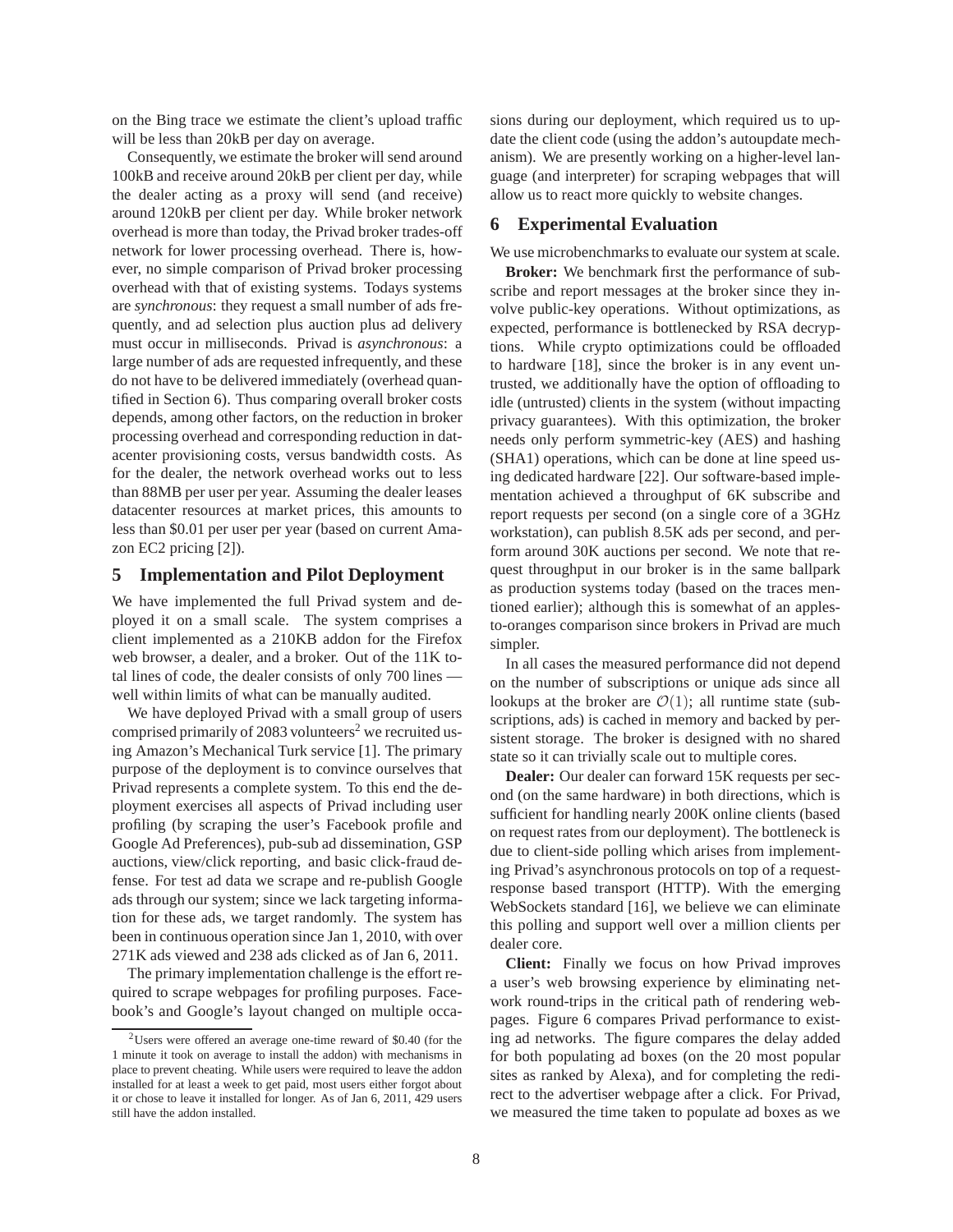

**Figure 6:** Privad eliminates network RTTs for showing ads, and reporting clicks. Whiskers for Privad show performance as the number of (relevant) ads in the client's database scales to 1 million. Whiskers and boxes for existing ad networks show minimum and maximum latencies, and quartiles.

scale the number of (relevant) ads cached in the client database. As mentioned, we estimate the typical number of cached ads to be between 10K (average) to 100K (worst case); we benchmark with a factor of ten margin. As one might expect, our client implementation outperforms existing ad networks since displaying ads requires only local disk access. Our client can populate ad boxes, based on keywords or website context, in 31ms. In existing networks, we found the delay was dominated by the ad selection process; downloading the actual ad content (e.g. 30kB flash file) took less than 2ms. Doubleclick, which to our knowledge does not perform demographic or context sensitive advertising, took 129ms in the median case, and Google, which does perform context sensitive advertising, took 670ms. With regards to reporting clicks, existing ad networks must perform a synchronous redirect through the ad network, which consumes several RTTs. Since Privad reports clicks asynchronously (when browser is idle), the redirect is unnecessary, thus allowing much faster advertiser page-loads.

Our client scrapes webpages, pre-fetches ads, conducts auctions, and sends reports in the background. Messages that require public-key encryptions take between 68ms (on a workstation) to 160ms (on a netbook) to construct, but since they are performed when the browser is idle, they are imperceptible to the user. The client uses negligible memory since ads are stored on disk; there is no appreciable change in the browser's memory footprint whether the client is enabled or disabled. During our 12 month deployment, we have not received any negative feedback, performance related or otherwise, from users<sup>3</sup>.

## mechanism to ensure this. It is worth considering briefly alternative design points that we opted against.

**7 Privacy Analysis**

Considering it is believed to be impossible to design systems that are secure against covert channels and collusion [17, 26], neither we, nor privacy advocates expect bulletproof privacy. Privacy advocates instead have the much softer requirement that "individuals [be] able to control their personal information", and if privacy is violated, the ability to "hold accountable organizations [responsible]" [5]. Privad trivially satisfies the first requirement by storing all personal information on the user's computer and assuring unlinkability. In the absence of covert channels or collusion, this prevents any organization from learning about users, thereby preventing privacy violations in the first place. In the presence of covert channels or collusion, the organization's willing and explicit circumvention of technological privacy safeguards strongly implies malicious intent (in the legal sense) to which they can be held accountable.

Broadly speaking, Privad uses technological means to protect user privacy. Privad provides privacy through *unlinkability* [28] (described below), and uses the dealer

As a result, the oversight task for privacy advocates is reduced from detecting any kind of privacy violation, including those purely internal to a broker, to detecting collusion and the use of covert channels. As we discuss below, Privad incorporates existing (and future) techniques to disrupt or detect covert channels through the reference monitor mechanism and careful protocol design. Detecting collusion is easier with the dealer mechanism as compared to, say, a mixnet like TOR [6]. Not only does TOR not meet business needs by giving up any visibility into click fraud, TOR's threat model is a poor match for Privad since a single entry node colluding with the broker can compromise the anonymity of all users connecting through that node [3]. In contrast to mixnet nodes, a dealer organization (e.g. datacenter operators) can be contractually bound, and its non-collusionary involvement be monitored by privacy advocates. This model is in use today and is approved for instance by the European privacy certification organization Europrise [10].

Given that Privad relies to an extent on accountability, one might ask why a purely regulatory solution doesn't suffice. There are two problems. First, entrenched players like Google have strong incentives, lobbying power, and the capital needed to maintain the status quo. Indeed many parallels can be drawn to the network-neutrality battle where powerful ISPs successfully resisted new regulations threatening their business model [33]. Second, even if regulations were passed, enforcement would require third-party auditing of all broker operations, which is impractical due to the complexity and scale of these systems. Market forces, such as

<sup>&</sup>lt;sup>3</sup> or, for that matter, positive feedback.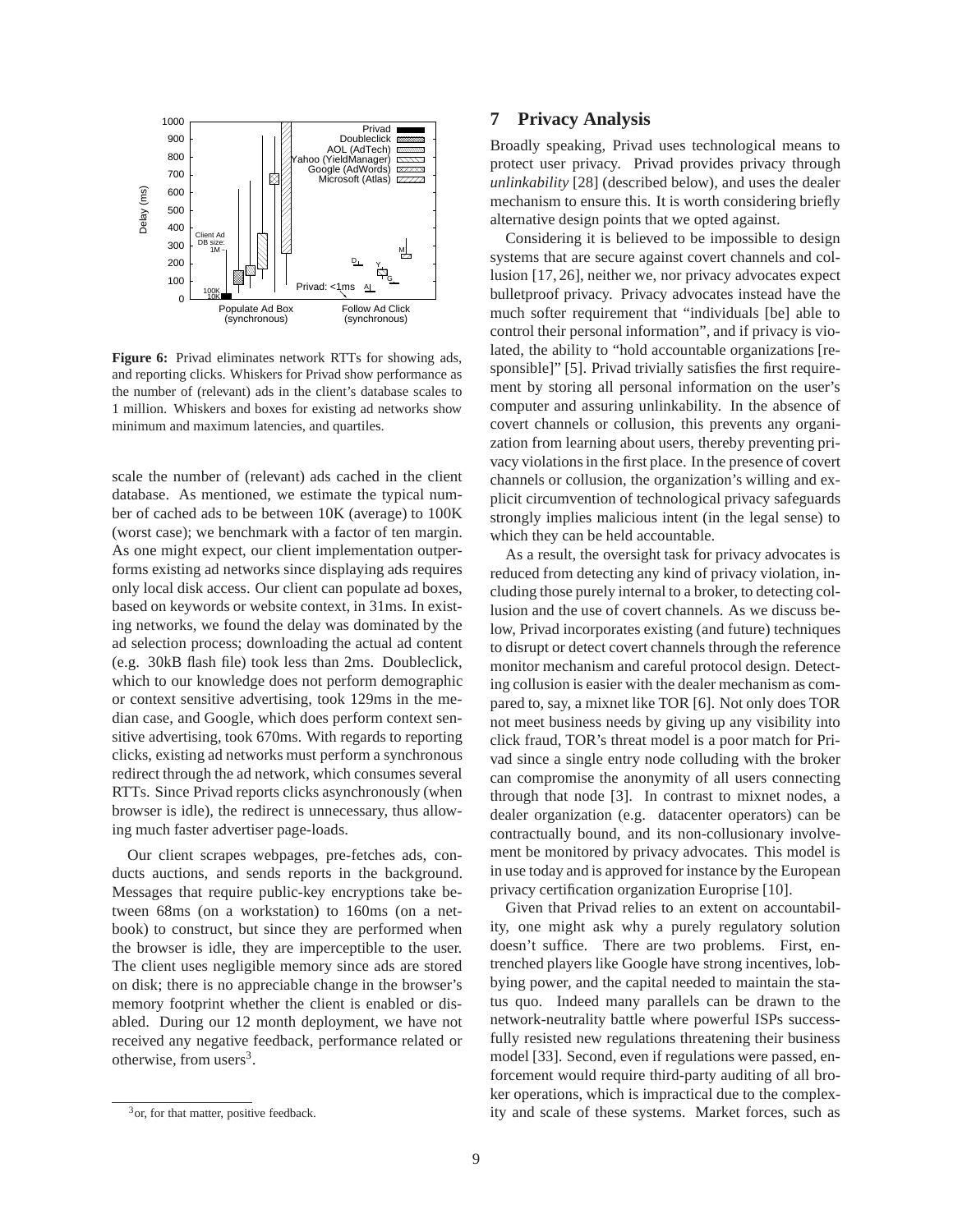competition from a startup offering better ROI to advertisers through deeper personalization (with backing from privacy advocates), can arguably effect change more easily.

In the remainder of this section we first define informally what we mean by user privacy and our trust assumptions. We then address the technical measures pertaining to covert channels. We then consider a series of attacks on the system, the defense to the attack, and a discussion of the extent to which the defense truly solves the attack.

## **7.1 Defining Privacy**

Our privacy goals are based on Pfitzmann and Köhntopp's definition of anonymity [28] which is unlinkability of an *item of interest* (IOI) and some logical user identifier. Privad has three types of IOI; IP address, and interest attributes and demographic attributes. Pfitzmann and Köhntopp consider anonymity in terms of an *anonymity set*, which is the set of users that share the given item of interest — the larger this set, the "better" the anonymity. Personally Identifiable Information (PII) is information for which the anonymity set comprises a single (or a very small number of) elements; e.g., the IP address is PII. Examples of non-PII anonymity sets in Privad include: the set of users that join a pub-sub channel, the set of users that visit a given publisher, and the set of users that view or click a given ad (i.e. probably share some or all of the ad's attributes).

In our definition of privacy we draw a distinction between IOI that contain PII and IOI that do not, as follows:

- *P1) Profile Anonymity:* No single player can link any PII for a user with any attribute in the user's profile.
- *P2) Profile Unlinkability:* No single player can link together more than a threshold number of (non-PII) profile attributes for the same user, which would otherwise allow them to, over time, construct a unique profile that could be deanonymized using external databases.

Existing ad networks, of course, satisfy neither Profile Anonymity nor Profile Unlinkability.

Note that for Profile Unlinkability we use "number of profile attributes" rather than the size of the anonymity set even though the former doesn't per se map directly onto the latter. Different attributes imply different sizes of anonymity sets (e.g., music vs. sports.skiing.crosscountry). Ideally, Privad would dynamically guarantee a minimum anonymity set size at runtime, but this is not possible because any such approach is easily attacked with Sybils [7], e.g. a botnet of clients masquerading as members of that set. It is possible, however, to estimate offline the rough expected anonymity set size for an attribute with outside semantic knowledge.

The approach towards privacy in Privad is then as follows: 1) offline semantic analysis by privacy advocates establishes per-message thresholds for Profile Unlinkability; this is enforced at runtime by the monitor as we discuss later in Attack A9. 2) Mechanisms in Privad ensure multiple messages from the same client cannot be linked together, and therefore the system as a whole cannot violate Profile Unlinkability. And 3) since the dealer is the only party that learns PII (IP address) and nothing else about the user, Profile Anonymity is trivially satisfied.

#### **7.2 Trust Assumptions**

The user trusts only the reference monitor; the client software, dealer and broker are all untrusted. Privacy advocates are expected to play a watchdog role by validating the reference monitor, monitoring dealer operation, and running honeyfarms to detect covert channels. The broker does not trust clients, dealers, or reference monitors. Attack A4 below discusses malicious dealers including those that may engage in click fraud. Privad does not modify any interactions users or brokers have with publishers or advertisers. The advertiser and publisher, like today, can see the user's browsing behavior on their own site, and trust the broker to perform accurate billing.

#### **7.3 Covert Channels**

A malicious broker may distribute a malicious client that attempts to leak data using covert channels. The bandwidth of covert channels is reduced by bounding nondeterminism in messages. Note first of all that the covert channel must come from Privad application message fields, not encapsulating protocol fields such as those in the crypto messages. This is because it is the reference monitor that takes care of crypto and message delivery functions. In addition, it is also the monitor that generates the one-time shared keys (for subscriptions) which otherwise represent the best covert channel opportunity.

Note next that the values of most message fields are driven by user behavior (outside client-control) and are subject to audit by privacy advocates or users. This includes the channel ID in subscriptions, and the type, publisher ID, and ad ID in reports, which together compose all remaining bits in subscribe and report messages. The next best opportunity for a covert channel would come from the user score in the GSP auction message (Figure 4). That is because this is the only client-controlled message field, albeit only 2 or 3 bits in size since the user score need only be in a small range. This bounds the information that can be leaked by a single message.

The Privad protocol and reference monitor make it hard to construct a covert channel across multiple messages. Since messages from the same source cannot, by design, be linked based on content, the attacker must use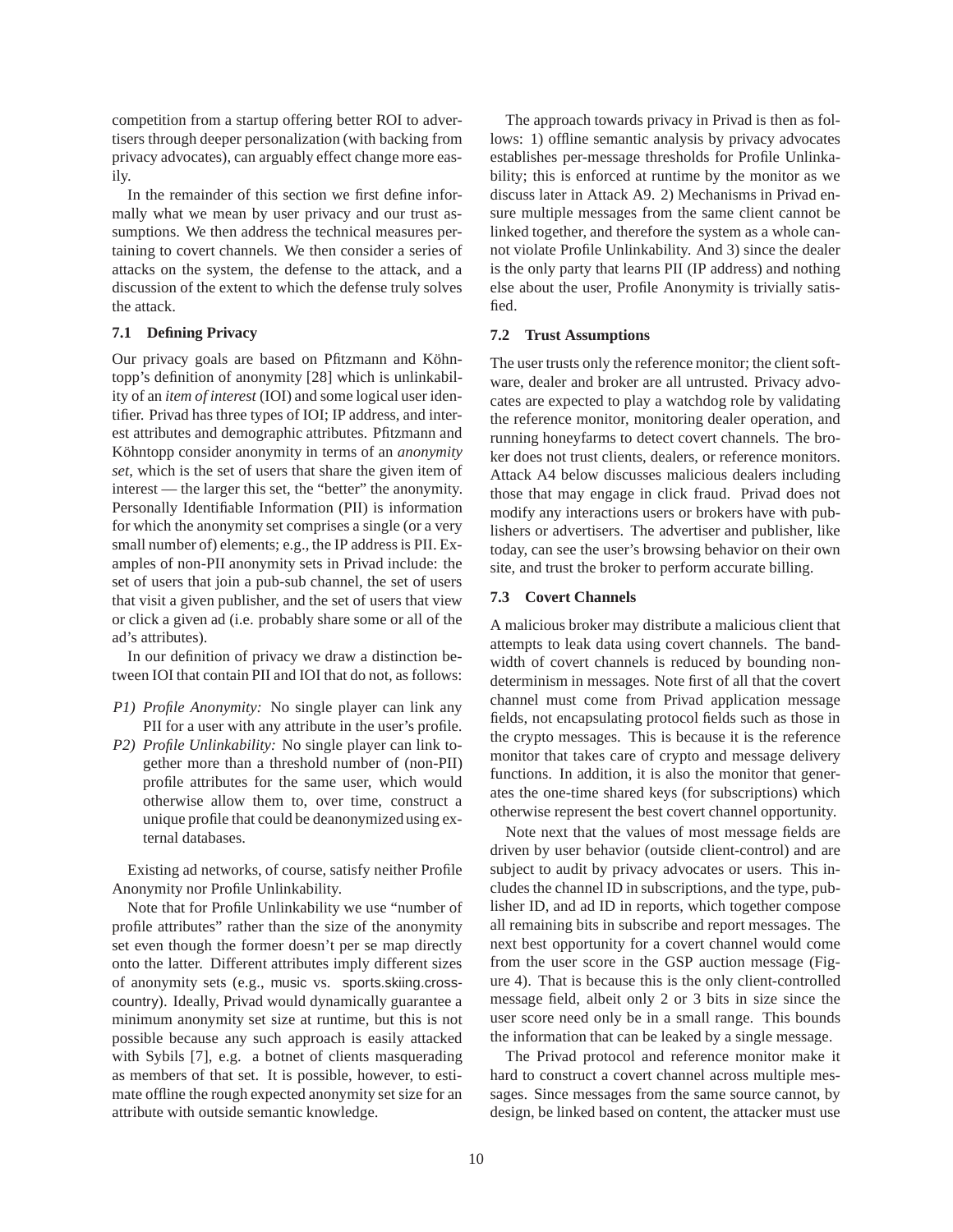some time-based watermarking technique (e.g., [32]). The reference monitor adds arbitrary delay or jitter to messages to disrupt such attempts. For this reason, all Privad protocols are designed to be asynchronous and use soft-state without any acknowledgments.

A computer system cannot completely close all covert channels, but by at least making it possible for privacyadvocates to detect them, and by establishing malicious intent by requiring attackers to circumvent multiple technical hurdles, Privad significantly increases the risk of being caught and thus decreases the utility of covert channels. This is in contrast to today where third-parties can neither detect privacy-violations, nor establish intent when violations are revealed [29].

#### **7.4 Attacks and Defenses**

This section outlines a set of key attacks on user privacy. Space constraints prevent us from discussing in detail attacks on advertiser and broker privacy. We do however briefly note the following. Broker privacy, in the form of trade secrets for profiling mechanisms, is maintained because client software is a black-box that does not need to be audited; and the broker can use the same legal and technical mechanisms used by desktop software companies today. Advertiser privacy is weakened because it is slightly easier to learn an ad's targeting information as compared to today's systems. Privad does not however change the ease with which an attacker can learn an advertiser's bids.

#### **7.4.1 Attacker at Client**

**Attack A1:** The attacker installs malware on a user's computer which provides the profile information to the attacker or otherwise exploits it.

**Defense D1:** Privad does not protect against malware reading the profile it generates. Our general stance is that even without Privad, malware today can learn anything the client is able to learn, and so not protecting against this threat does not qualitatively change anything. Having said that, obviously the existence of the profile does make the job of malware easier. It saves the malware from having to write its own profiling mechanisms. It also allows the malware to learn the profile more quickly since it doesn't have to monitor the user over time to build up the profile.

Ultimately what goes into the profile is a policy question that privacy advocates and society need to answer. Clearly information like credit card number, passwords, and the like have no place in the profile (though malware can of course get at this information anyway). Whether a user has AIDS probably also does not belong there. Whether a user is interested in AIDS medication, however, arguably may belong in the profile.

Indeed, there are pros and cons to keeping profile contents open. On the pro side, this makes it easier for privacy advocates to monitor the client and to an extent broker operation. On the con side, it makes life easier for malware. One option, if the operating system supports it, is to make the profile available only to the client process (e.g. through for instance SELinux [25]). This would protect against userspace malware, but not rootkits that compromise the OS. Another option is to leverage trusted hardware (e.g. [31]) when available. How best to handle the profile from this perspective is both an ongoing research question and a policy question.

#### **7.4.2 Attacker at Dealer**

**A2:** The attacker attempts to learn user profile information by reading messages at the dealer.

**D2:** The dealer proxies five kinds of messages: subscribe, publish, auction request and response, and reports. Of these, the dealer cannot inspect the contents of subscribe, report, and publish messages since the first two are encrypted with the broker's public key, and the last is encrypted with a symmetric key that is exchanged via the encrypted subscribe message. Auction messages, which are unencrypted, contain a random single-use *Iid* that identifies the ad at the broker and the client (exchanged over the encrypted publish message), but is meaningless to the dealer.

**A3:** The attacker injects messages at the dealer in order to learn a user's profile information.

**D3:** The dealer cannot inject a fake publish message since it would not validate at the client after decryption. If the dealer injects a fake subscribe message, all resulting publish messages would be discarded by the client since the client would not have a record of the subscribe or the associated key. The dealer cannot inject fake auction messages since the client would not have a record of the *Iid*. The dealer could reorder the auction result, but would not learn which ad the client viewed or clicked since reports are encrypted. The dealer injecting fake reports has no impact on the client; it is, however, identical to dealer-assisted click-fraud, which we consider next.

**A4:** The dealer itself engages in click-fraud, or otherwise does not comply with the broker's request to block fraudulent clients.

**D4:** The broker can independently audit that the dealer is operating as expected both actively and passively. The broker can passively track view/click volumes, and historical statistics on a per-dealer basis to identify anomalous dealers. Additionally the broker can passively monitor the rate of fraudulent clicks (e.g. using bait ads) on a per-dealer basis. The broker can detect suspicious dealer behavior if after directing dealers to stem a particular attack the rate of fraudulent clicks through one dealer does not drop (or drops proportionally less) than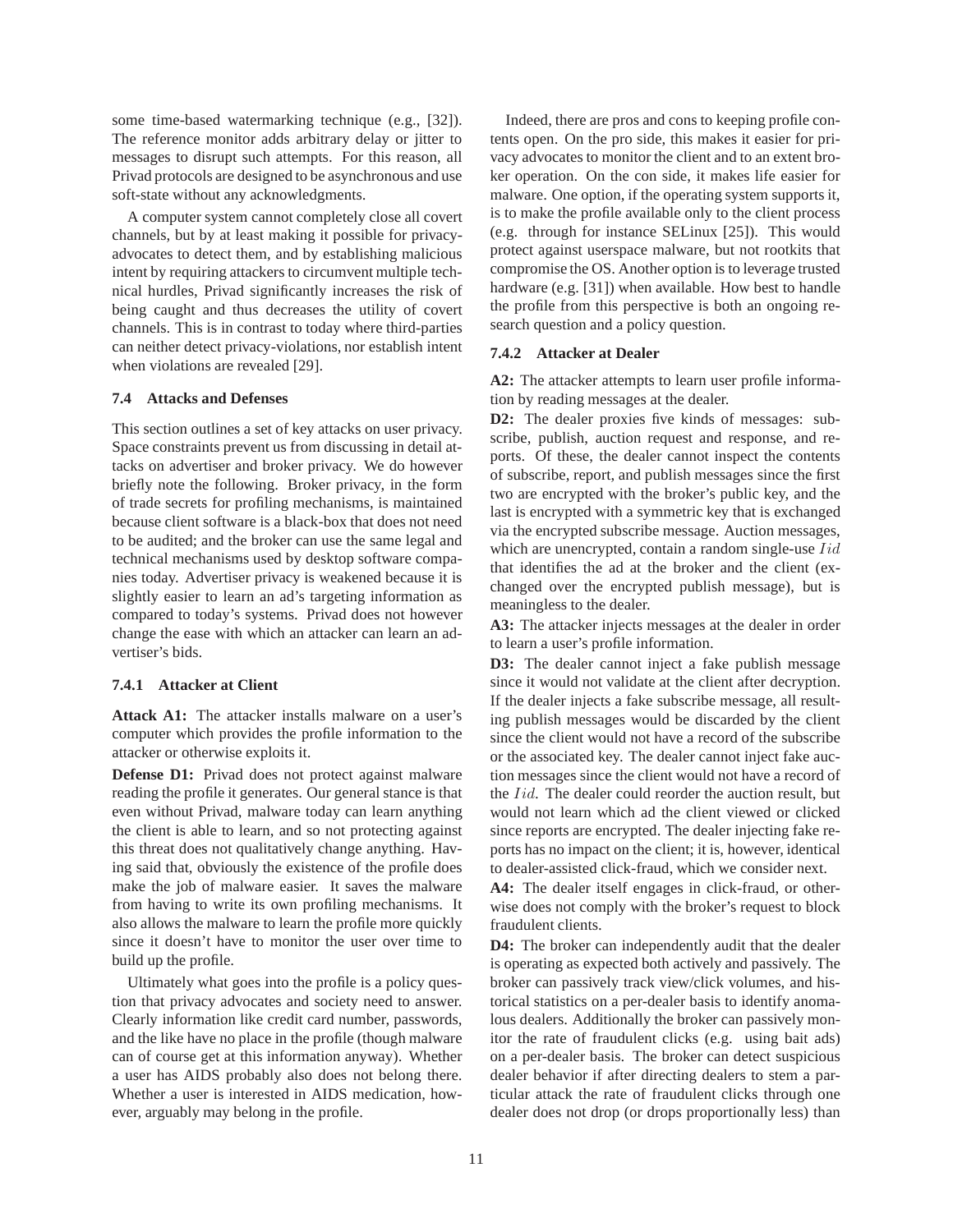for other dealers. Finally, the broker can actively test a dealer by launching a fake click-fraud attack from fake clients, and ensuring the dealer blocks them as directed.

**A5:** A particularly sneaky attack aimed at learning which users send view or click reports for a given publisher (or advertiser) is as follows. The dealer first launches a clickfraud attack on the given publisher (or advertiser). The broker identifies the attack. When a user sends a legitimate report for that publisher (or advertiser), the broker mistakenly suspects the report as fraudulent and asks the dealer to block the client. The dealer can now infer that the encrypted report it proxied must have matched the attack signature it helped create.

**D5:** First note that this attack applies only in the scenario where there are no other click-fraud attacks taking place other than the one controlled by the dealer (and the dealer somehow knows this). As part of the Privad protocol (Figure 5), however, the dealer does not learn how many attacks are taking place (even if there is only one ongoing attack), or which publishers or advertisers are under attack, or which attack the client was implicated in. Thus there is too much noise for the dealer to reach any conclusions about implicated clients.

#### **7.4.3 Attacker at Broker**

**A6:** The broker attempts to link multiple messages from the same user using passive or active approaches.

**D6:** We are only concerned with subscribe and reports messages since the dealer mixes auction requests. Privad messages do not contain any PII, unique identifier, or sequence number. The monitor ensures the persubscription symmetric keys are unique and random. Additionally, the monitor disrupts timing based correlation, for instance by staggering bursts of messages (e.g. when the client starts up, or views a website with many adboxes). Altogether these defenses prevent the broker from linking two subscriptions, or two reports from the same user.

The broker may attempt to link a report with a subscription. The only way to do this is by publishing an ad with a unique ad ID, and waiting for a report with that ID. Privacy advocates can detect this by running honeyfarms of identical clients and ensuring ad IDs are repeated.

**A7:** During the GSP auction mechanism the broker attempts to link two ads published to the same client through different pub-sub subscriptions, thereby effectively linking two subscriptions.

**D7:** The property of the mix constructed at the dealer is such that tuples from the same client but for ads on different pub-sub channels are indistinguishable from tuples from two different clients each subscribed to one of the channels. The pub-sub protocol provides the same property. Thus the broker doesn't learn anything new from the auction protocol.

Note the broker can obviously link which ads it sent for the same subscription, but cannot determine which of them actually matched the user. This is because the client submits all ads received on a channel for auction whether or not it matched the user (enforced by the monitor); bogus user scores for non-matching ads prevents the broker from distinguishing between the two.

**A8:** The broker masquerades as a dealer and hijacks the client's messages thus learning the client's IP address. Possible methods of hijacking the traffic may include subverting DNS or BGP.

**D8:** The solution is to require Transport Layer Security (TLS) between client and dealer, and to use a trusted certificate authority. The reference monitor can insure that this is done correctly.

**A9:** The broker creates a channel with a large enough number of attributes that an individual user is uniquely defined. When that user joins the channel, the broker knows that a user with those attributes exists. This could be done for instance to discover the whereabouts of a known person or to discover additional attributes of a known person. For instance, if  $n$  attributes are known to uniquely define the person, then any additional attributes associated with a joined channel can be discovered.

**D9:** It is precisely for this reason that pub-sub channels definitions are static, well-known, and public (Section 3.1). Privacy advocates can look at channel definitions and ensure they meet a minimum expected anonymity set size. Additionally, the monitor can filter out channel definitions when the attributes for that channel exceed some set threshold.

Similar restrictions apply to the set of profile attributes an ad can target, with one difference. In the context of second-price auctions, the broker needs to necessarily link adjacent ads. Thus the monitor needs to enforce that the sum of attributes of the two ads involved in a click-report is below the threshold.

Note the ability to link two ads applies only to clicks. View reports do not contain second price information since otherwise a page with many ads would allow the broker to link each consecutive pair of ads, and therefore a whole chain of ads. While the same problem exists if the user were to click on the whole chain of ads, since clicks are rare this is not a big concern.

# **8 Related Work**

There is surprising little past work on the design of private advertising systems, and what work there is tends to focus on isolated problems rather than a complete system like Privad. This related work section focuses only on systems that target private advertising per se, and mainly concentrates on the privacy aspects of those systems. In particular, we look at Juels [20], Adnostic [30], and Nurikabe [24].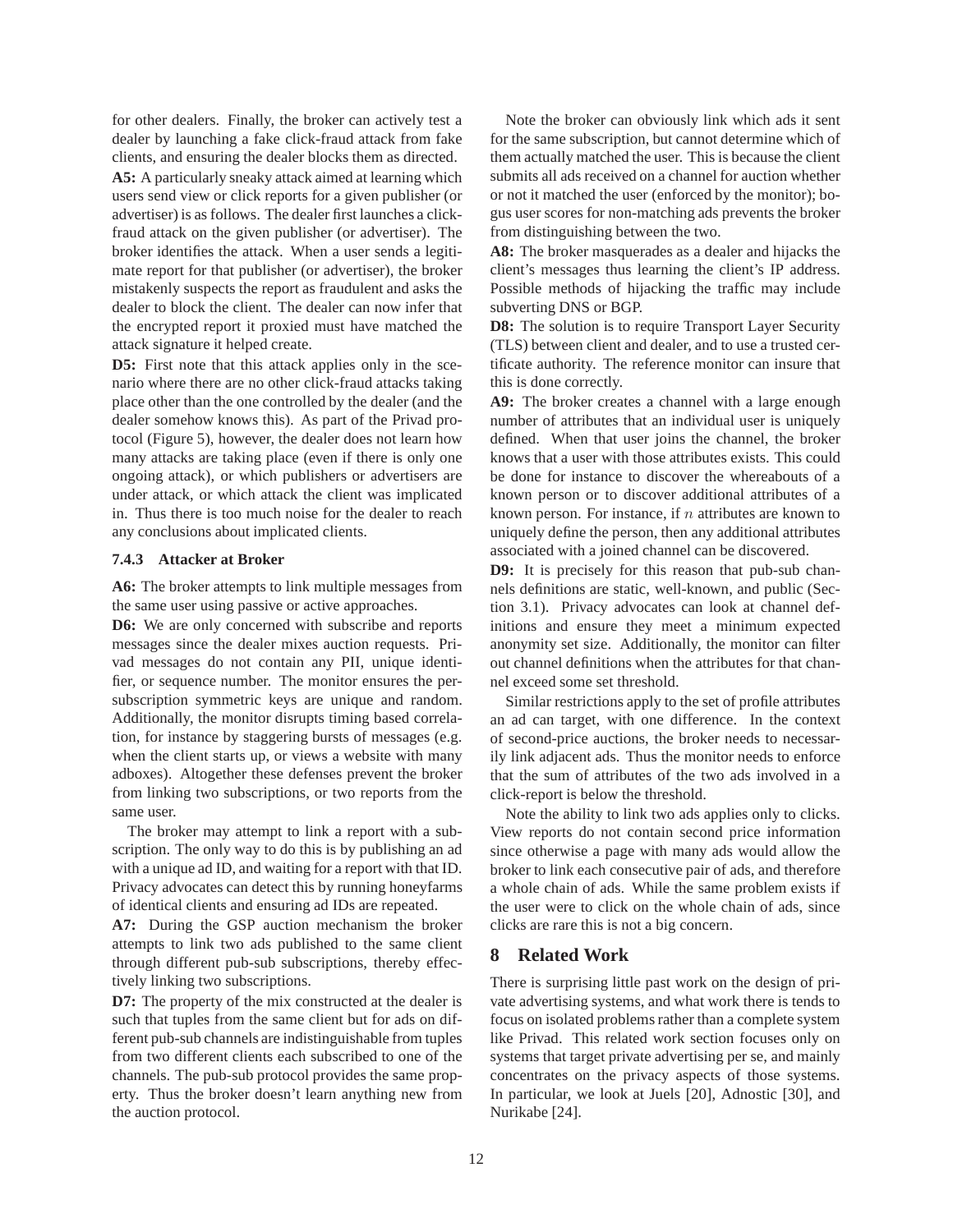Juels by far predates the other work cited here, and indeed is contemporary with the first examples of the modern advertising model (i.e. keyword-based bidding). As such, Juels focuses on the private distribution of ads and does not consider other aspects such as view-and-click reporting or auctions. Privad's dissemination model is similar to Juels' in that a client requests relevant ads which are then delivered. Indeed, Juels' trust model is stronger than Privad's. Juels proposes a full mixnet between client and broker, thus effectively overcoming collusion. We believe this trust model is overkill, and that his system pays for this both in terms of efficiency and in the mixnet's inability to aid the broker in click fraud.

Like Juels and Privad, Adnostic also proposes clientside software that profiles and protects user privacy. When a user visits a webpage containing an adbox, the URL of the webpage is sent to the broker as is done today. The broker selects a group of ads that fit well with the ad page (they recommend 30), and sends all of them to the client. The client then selects the most appropriate ad to show the user. The novel aspect of Adnostic is how to report which ad was viewed without revealing this to the broker. Adnostic uses homomorphic encryption and efficient zero-knowledge proofs to allow the broker to reliably add up the number of views for each ad without knowing the results (which remain encrypted). Instead, they send the results to a trusted third-party which decrypts them and returns the totals. By contrast to views, Adnostic treats clicks the same as current ad networks: the client reports clicks directly to the broker.

The privacy model proposed by Adnostic is much weaker than that of Privad. Privad considers users' web browsing behavior and click behavior to be private, Adnostic does not. Indeed, we would argue that the knowledge that Adnostic provides to the broker allows it to very effectively profile the user. A user's web browsing behavior says a lot about the user interests and many demographics. Knowledge of which ads a user has clicked on, and the demographics to which that ad was targeted, allow the broker to even more effectively profile the user. Finally, the user's IP address provides location demographics and effectively allows the broker to identify the user. Adnostic's trust model for the broker is basically honest-and-*not*-curious. If that is the case, then today's advertising model should be just fine.

Nurikabe also proposes client-side software that profiles the user and keeps the profile secret. With Nurikabe, the full set of ads are downloaded into the client. The client shows ads as appropriate. Before clicking any ads, the client requests a small number of click tokens from the broker. These tokens contain a blind signature, thus allowing the tokens to later be validated at the broker without the broker knowing who it previously gave the token to. The user clicks on an ad, the click report is sent to the advertiser along with the token. The advertiser sends the token to the broker, who validates it, and this validation is returned to the client via the advertiser.

Nurikabe has an interesting privacy model. They argue that, since the advertiser anyway is going to see the click, there is no loss of privacy by having the advertiser proxy the click token. By taking this position, Nurikabe avoids the need for a separate dealer. Our problem with this approach is that Nurikabe basically gives up on the problem of privacy from the advertiser altogether. It cannot report views without exposing this to the advertiser, thus reducing user privacy from the advertiser even more than today. View reporting is important, in part because it allows the advertiser to compute the CTR and know how well its ad campaign is going. Nurikabe also gives up any visibility into click fraud. Nurikabe mitigates click fraud only by rate limiting the tokens it gives to every user. As a result, the attacker need only Sybil itself behind a botnet and solve CAPTCHAs to launch a massive click-fraud attack which cannot be defended. Finally, in [13] the authors find through ad measurements that there are simply far too many ads (with too much churn) to be able to distribute them all to all clients.

Some aspects of Privad have previously been explored in [13, 15]. The seed idea behind Privad was planted in [15], a short paper revisiting the economic case for advertising agents on the endhost (i.e., distinguishing "adware" from "badware"), which presents a rough sketch of privacy-aware click reporting. In [13] we use measurement data to guide our design and explore the feasibility of building such a system. This paper presents the resulting detailed design, experimental evaluation, and security analysis of a full advertising system.

## **9 Summary and Future Directions**

This paper describes a practical private advertising system, Privad, which attempts to provide substantially better privacy while still fitting into today's advertising business model. We have designs and detailed privacy analysis for all major components: ad delivery and reporting, click fraud defense, advertiser auctions, user profiling, and optimizations for scalability.

We are actively working on getting a better understanding of a number of Privad components. Foremost among these are how best to do profiling, how best to run auctions, the bait approach to click-fraud, and privacy from the advertiser. Another important problem is how to allow brokers and advertisers to gather rich statistical information about user behavior in a privacy-preserving way. Towards this end, we are looking at distributed forms of differential privacy. We are also working with application developers to deploy at Internet scale to give researchers a platform for experimenting with real users and advertisements.